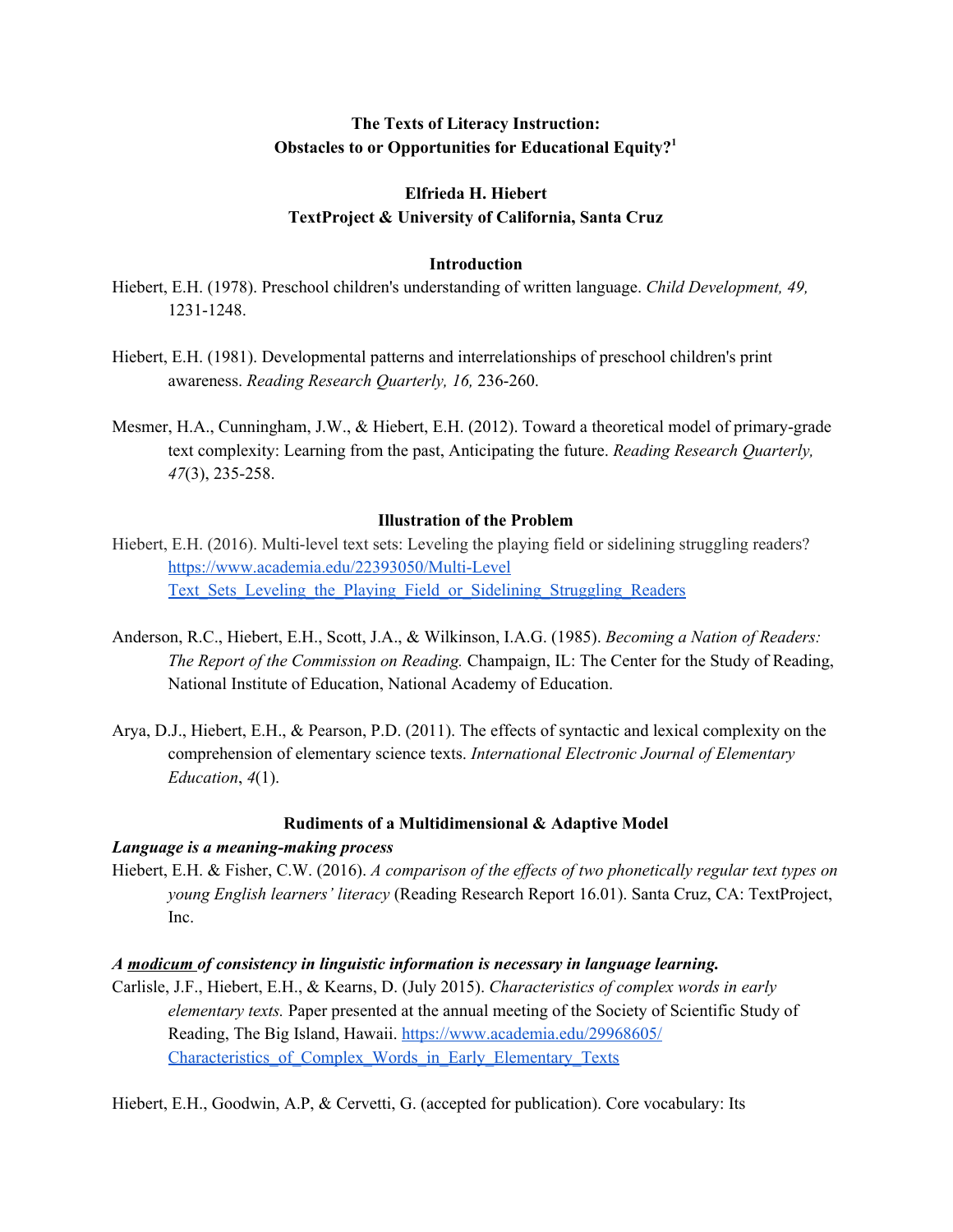- morphological content and presence in exemplar texts. *Reading Research Quarterly*. An earlier form of this paper is available at: Hiebert, E.H. (July 2014). *Development & application of a morphological family database in analyzing vocabulary patterns in texts.* Paper presented at the annual meeting of the Society for the Scientific Study of Reading, Santa Fe, N[M](https://www.academia.edu/7855438/Development_and_application_of_a_morphological_family_database_in_analyzing_vocabulary_patterns_in_texts) [https://www.academia.edu/7855438/Development\\_and\\_application\\_of\\_a\\_morphological\\_family](https://www.academia.edu/7855438/Development_and_application_of_a_morphological_family_database_in_analyzing_vocabulary_patterns_in_texts) database in analyzing vocabulary patterns in texts
- Hiebert, E.H. (2005). The effects of text difficulty on second graders' fluency development. *Reading Psychology,* 26*,* 183-209.

#### *Struggling readers need to read a substantial amount of text for reading capacity to increase.*

- Spichtig, A. N., Hiebert, E. H., Vorstius, C., Pascoe, J. P., David Pearson, P., & Radach, R. (2016). The decline of comprehension-based silent reading efficiency in the United States: A Comparison of Current Data With Performance in 1960. *Reading Research Quarterly*, *51*(2), 239-259.
- Bielinski, J., Daniel, M., & Hiebert, E.H. February 2015). *Patterns of Silent Reading Fluency & Accuracy: What They Mean for Instruction & Intervention.* Session presented at the annual meeting of the National Association of School Psychologists, Orlando, F[L](https://www.academia.edu/11191138/Patterns_of_Silent_Reading_Fluency_and_Accuracy_What_They_Mean_for_Instruction_and_Intervention) [https://www.academia.edu/11191138/Patterns\\_of\\_Silent\\_Reading\\_Fluency\\_and\\_Accuracy\\_What](https://www.academia.edu/11191138/Patterns_of_Silent_Reading_Fluency_and_Accuracy_What_They_Mean_for_Instruction_and_Intervention) They Mean for Instruction and Intervention
- Daniel, M.H., Hiebert, E.H., & Martin, L.A. (July 14, 2016). *Assessing silent reading fluency: The problem of poor comprehension.* Paper presented at the annual meeting of the Society for the Scientific Study of Reading, Porto, Portugal. [https://www.academia.edu/29968580/Assessing\\_Silent\\_Reading\\_Fluency\\_The\\_problem\\_of\\_poor](https://www.academia.edu/29968580/Assessing_Silent_Reading_Fluency_The_problem_of_poor_comprehension) [\\_comprehension](https://www.academia.edu/29968580/Assessing_Silent_Reading_Fluency_The_problem_of_poor_comprehension)
- Brenner, D., Hiebert, E.H., & Tompkins, R., (2009)[.](https://www.academia.edu/7411512/How_much_and_what_are_third_graders_reading) [How much and what are third graders reading?](https://www.academia.edu/7411512/How_much_and_what_are_third_graders_reading) E.H. Hiebert (Ed.), *Reading more, reading better* (pp. 118-140). NY: Guilford.
- Rasinski, T., Samuels, S.J., Hiebert, E., Petscher, Y., & Feller, K. (2011). [The relationship between a](https://www.academia.edu/7367344/The_relationship_between_a_silent_reading_fluency_instructional_protocol_on_students_reading_comprehension_and_achievement_in_an_urban_school_setting) [silent reading fluency instructional protocol on students' reading comprehension and achievement](https://www.academia.edu/7367344/The_relationship_between_a_silent_reading_fluency_instructional_protocol_on_students_reading_comprehension_and_achievement_in_an_urban_school_setting) [in an urban school setting.](https://www.academia.edu/7367344/The_relationship_between_a_silent_reading_fluency_instructional_protocol_on_students_reading_comprehension_and_achievement_in_an_urban_school_setting) *Reading Psychology, 34*(1), 76-93.

#### **Summary and Future Research**

- Fitzgerald, J., Elmore, J., Relyea-Kim, E.J., Hiebert, E.H., & Stenner, A.J. (2016). Has first-grade core-reading-program text complexity changed across six decades? *Reading Research Quarterly*, *51*(1), 7-28.
- Hiebert, E.H., & Fisher, C.W. (2007). The critical word factor in texts for beginning readers. *Journal of Educational Research. 101*(1), 3-11.